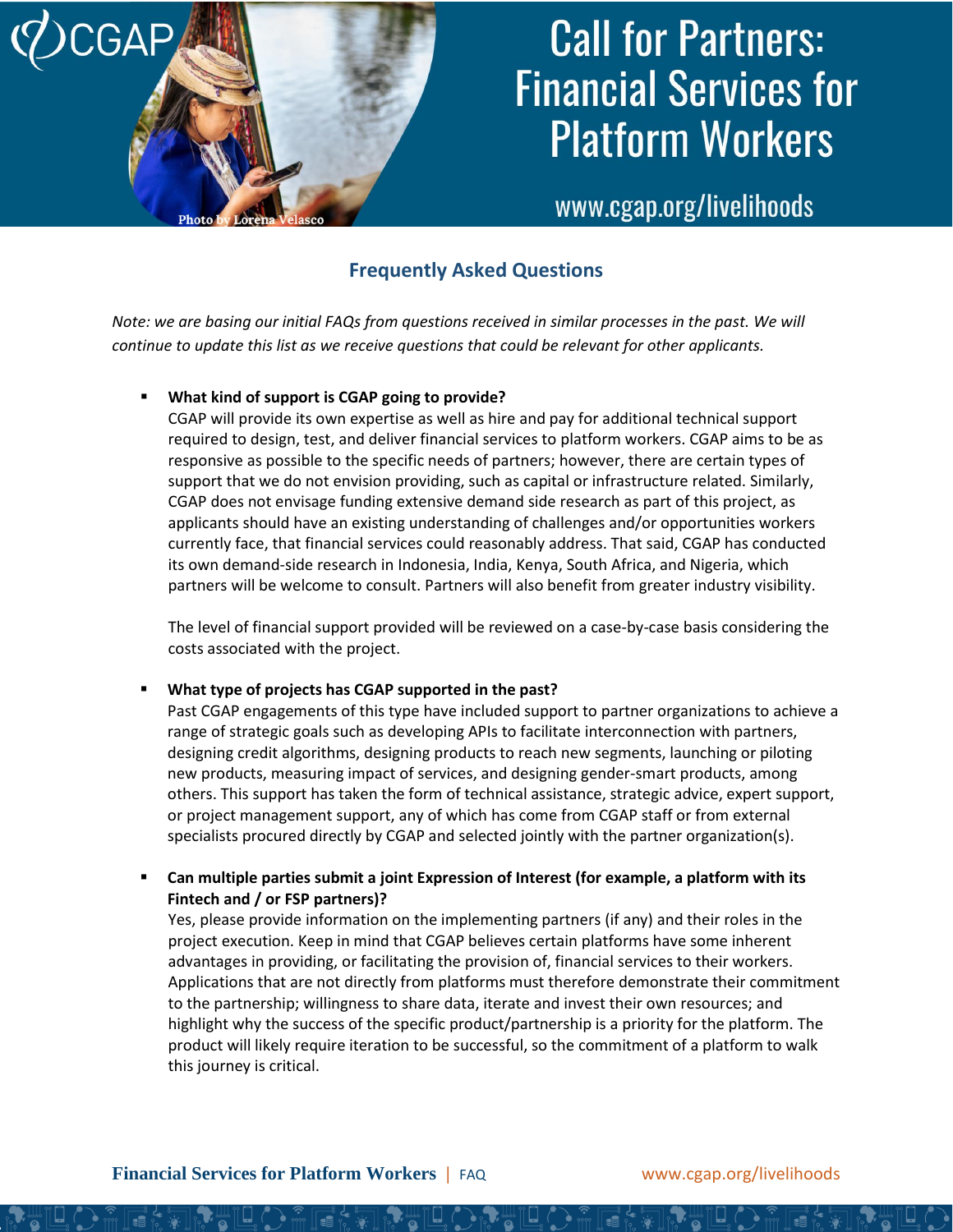## CGAP

▪ **What countries/contexts are best suited for this work/project/etc.?** CGAP has already conducted demand side research in India, Indonesia, Kenya, Nigeria, and South Africa which can be used by our partners. However, we are open to working in suitable emerging markets and developing economies (EMDE) that: 1) have the required infrastructure to viably deliver financial services to platform workers and 2) where useful lessons can be drawn to benefit the industry globally.

#### **Will existing projects be considered?**

CGAP wants to work with applicants who are close to beginning a process of launching new products and services OR significantly enhancing existing products/services. Our interest is in partnering on the entire process, so we would like to begin a project at a stage where the applicants have an established interest to offer new services; have already built a foundation of understanding of workers' financial needs and the resulting provider opportunity; and identified and finalized the necessary partnerships.

#### ▪ **Is there a cap on the costs of support to be financed by CGAP?**

Yes. This will be determined on a case-by-case basis and we will take into account the number of partners selected, their needs, the potential of the project, and availability of resources from the CGAP team. The level of CGAP support is not intended to be standard across projects but will rather be finalized as the needs of each partner become clearer during discussions with shortlisted applicants.

#### ▪ **How many projects does CGAP plan on supporting?**

CGAP plans on selecting 3-5 projects from this call for expressions of interest.

#### ▪ **What happens after CGAP receives an application?**

An expert panel will shortlist applicant submissions based on the criteria outlined in the RFP as seen below. CGAP will discuss the proposed partnership and type of support with shortlisted candidates and may request additional information to finalize the selection process. Final partner selection is expected to be made by **November 2021.**

Following selection, CGAP will work with the selected applicants to decide what activities would benefit from support and develop a general project definition, goals, model for collaboration and terms of reference. CGAP will then procure the external support needed to implement the project as agreed. Partners will be involved in the procurement/selection of external providers of technical services. External support may be provided by individual experts or firms.

#### **What are CGAP's selection criteria?**

As outlined in the EOI, the key factors CGAP will consider are:

- **Commitment**: The partner must demonstrate commitment to the partnership at the highest level and must articulate how this product fits into its strategic priorities.
- **Potential to advance worker livelihoods**: The platform, Fintech and / or FSP must have identified an opportunity or challenge facing workers that could be addressed using financial services. This support must have the potential to enhance the livelihood of platform workers. There must also be a business reason for the platform to offer or facilitate the financial service. Further, the financial service must target the underserved workers or sellers, not end users of the platform.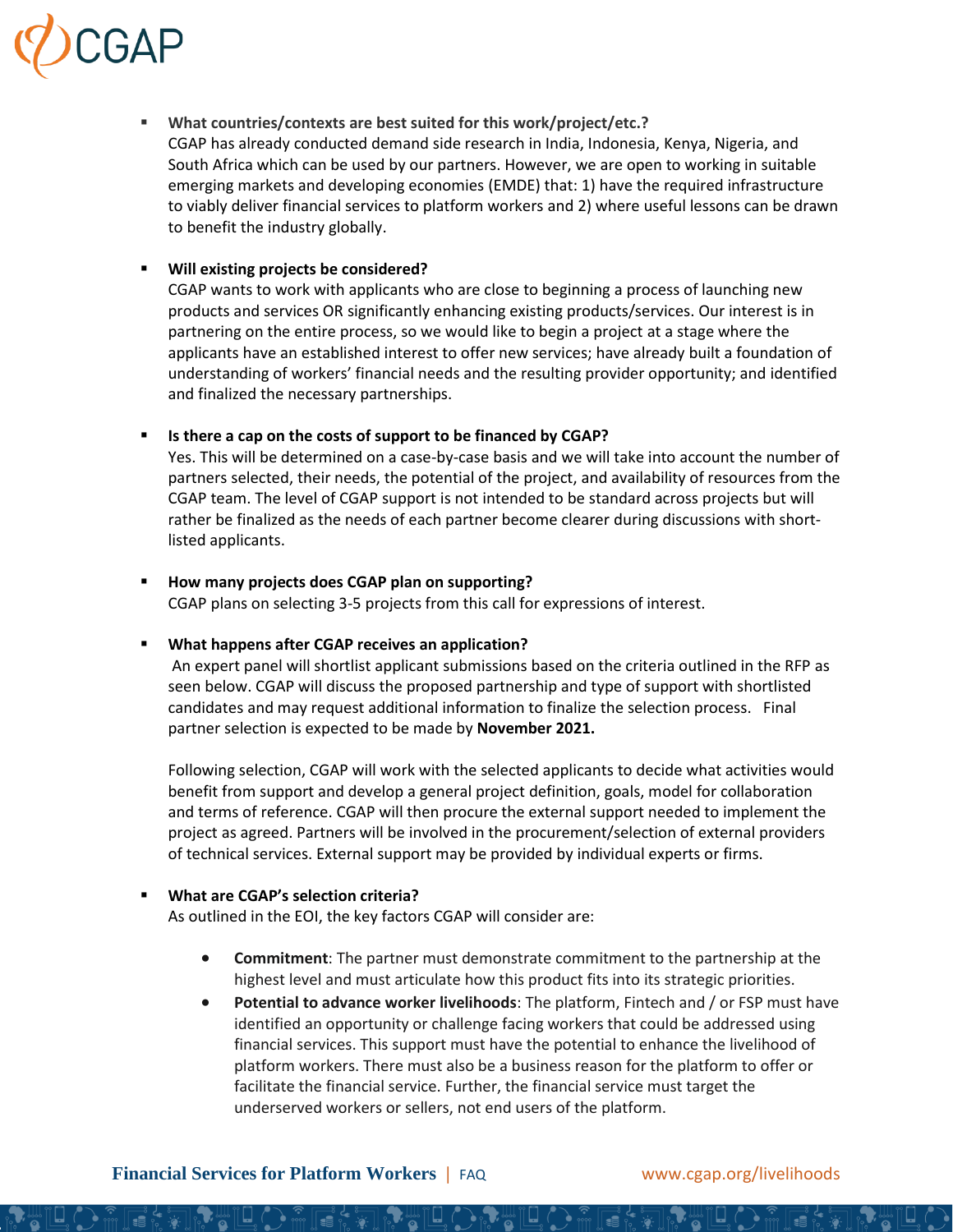# CGAP

- **Established platforms:** The platform must be established, generating revenue, and have achieved product-market fit.<sup>1</sup>
- **Partner resources**: The partners must be willing to co-invest in the success of the pilot / product launch. Further, the partner must appoint a project champion able to lead and execute the project and be accountable for the success of the project. S/he must be empowered to draw on other internal resources as required. The project champion must be named (with title and existing responsibilities outlined) and must dedicate at least 50% of his or her time to this product.
- **Readiness**: The partner/s must be ready to start the project within one to two months of being selected, with launch planned within a maximum of six to nine months thereafter. Applicants should include their preferred project kickoff date in the EOI, and the proposed timeline from project kickoff to product launch. Applicants should also identify risks to the timely launch of the new/enhanced product offering.
- **Location**: CGAP has done demand side research in India, Indonesia, Kenya, Nigeria and South Africa which can be used by our partners. However, we are open to working in any suitable low- or middle-income country with the required infrastructure to viably deliver financial services to low-income platform workers.
- **Globally relevant lessons**: CGAP will take into account the relevance of the project (platform, partners, product, approach), and resulting lessons and insights, for other platforms and the broader financial inclusion community.
- **Sharing data and lessons:** The partner/s must be willing to facilitate the sharing of lessons learned from the project through transparency on data with CGAP and allowing the publication of non-sensitive information during and after the project implementation, including related to take-up, impact, challenges, key success factors and lessons learned during the project. CGAP will not disclose information without the consent of the partners and would not publish or disclose sensitive competitive information.

#### ▪ **What is the expected duration of the CGAP project support?**

CGAP expects the timeline from project selection to launch of the new/enhanced product/service to be up to approximately 12 months, including any internal prep time required by partner organizations, the discovery/planning phase, and implementation. However, each applicant/case/partner will be different, and the timeline will reflect the specific needs of each one.

▪ **What type of resources will partners be expected to contribute to the project?**

Selected applicants are not required to contribute financially to the technical services sourced externally for the project, although a significant contribution would be expected in the form of organizational staff time and resources required for the successful design, testing and launch of the financial service. They will also be expected to take responsibility for the success of the product in the market, learning, and enhancing the product post-launch. This will include establishing a PMO and dedicating at least 50% of the lead's time to the execution of the project, with sufficient senior staff support/buy-in to ensure that the applicant organization is the main driver of the project.

 $1$  This criterion is necessary for platforms applying directly, and for platforms that Fintechs/FSPs are partnering with.